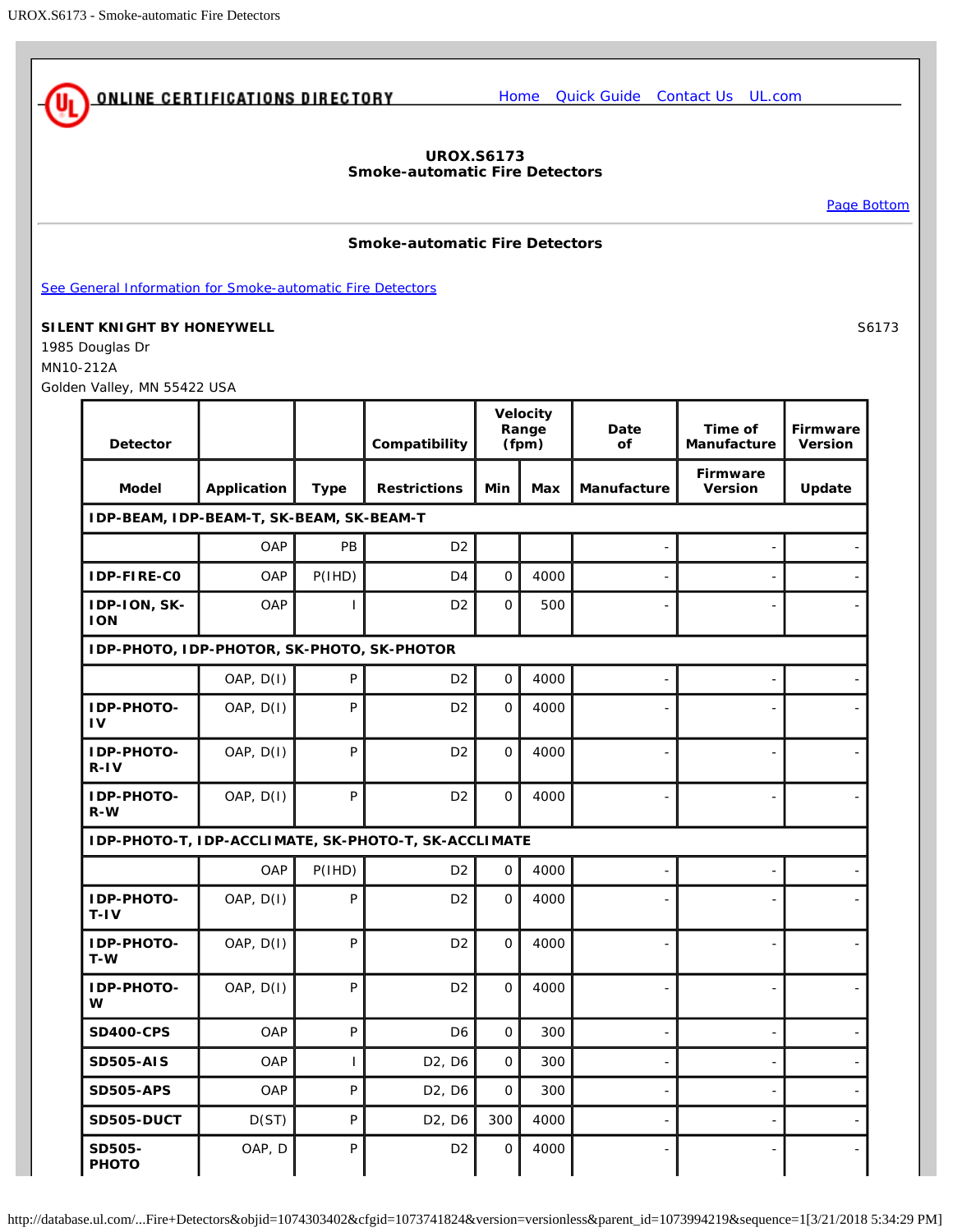| <b>SK-FIRE-CO</b>         | OAP       | P(1HD)         | D <sub>4</sub> | $\circ$     | 4000 |  |  |
|---------------------------|-----------|----------------|----------------|-------------|------|--|--|
| SK-PHOTO-R-<br>w          | OAP, D(1) | P              | D <sub>2</sub> | $\mathbf 0$ | 4000 |  |  |
| <b>SK-PHOTO-T-</b><br>w   | OAP, D(1) | P              | D <sub>2</sub> | $\mathbf 0$ | 4000 |  |  |
| <b>SK-PHOTO-W</b>         | OAP, D(1) | P              | D <sub>2</sub> | $\Omega$    | 4000 |  |  |
| WIDP-<br><b>ACCLIMATE</b> | OAP       | P(RF)          | D <sub>2</sub> | $\Omega$    | 4000 |  |  |
| <b>WIDP-PHOTO</b>         | OAP       | P(RF)          | D <sub>2</sub> | $\circ$     | 4000 |  |  |
| <b>WSK-PHOTO</b>          | OAP       | P(RF)          | D <sub>2</sub> | $\mathbf 0$ | 4000 |  |  |
| <b>WSK-PHOTO-</b>         | OAP       | P(RF)<br>(1HD) | D <sub>2</sub> | $\mathbf 0$ | 4000 |  |  |

| <b>Detector</b>                                 |             |      | Compatibility       | <b>Velocity</b><br>Range<br>(fpm) |      | <b>Pressure</b><br><b>Differential</b><br><b>Between</b><br>Sampling<br><b>Tube</b> |      | Date<br>οf  | Time of<br><b>Manufacture</b> | Firmware<br><b>Version</b> |
|-------------------------------------------------|-------------|------|---------------------|-----------------------------------|------|-------------------------------------------------------------------------------------|------|-------------|-------------------------------|----------------------------|
| <b>Model</b>                                    | Application | Type | <b>Restrictions</b> | Min                               | Max  | Min                                                                                 | Max  | Manufacture | Firmware<br><b>Version</b>    | Update                     |
| IDP-<br>PDUCT,<br>IDP-<br><b>PDUCT-</b><br>R(a) | D(ST)       | P    | D <sub>2</sub>      | 100                               | 4000 | 0.03                                                                                | 1.4  | -           |                               |                            |
| SK-<br><b>DUCT</b><br>(b)(c)                    | D(ST)       | P    | D <sub>2</sub>      | 100                               | 4000 | 0.01                                                                                | 1.11 |             |                               |                            |

| <b>Base Model</b>                                | <b>Related Detector</b>                                                                                                             | <b>Control Unit</b><br>Compatibility<br><b>Restrictions</b> |
|--------------------------------------------------|-------------------------------------------------------------------------------------------------------------------------------------|-------------------------------------------------------------|
| <b>B210LP</b>                                    | IDP-FIRE-CO (CO), SK-FIRE-CO (CO)                                                                                                   | <b>B2</b>                                                   |
| B501, B200S,<br>B210LP, B224RB,<br><b>B224BI</b> | IDP-FIRE-CO (CO), SK-FIRE-CO (CO)                                                                                                   | <b>B4</b>                                                   |
| IDP-6AB                                          | 1151, 1151RIS, 2151, 1251, 2251, 3251, 7251, IDP-PHOTO, IDP-PHOTO-T,<br>IDP-ION, IDP-HEAT, IDP-HEAT-HT, IDP-HEAT-ROR, IDP-ACCLIMATE | <b>B2</b>                                                   |
| <b>SD505-4AB</b>                                 | SD505-AIS, SD505-APS                                                                                                                | <b>B2</b>                                                   |
| <b>SD505-6AB</b>                                 | SD505-AIS, SD505-APS                                                                                                                | <b>B2</b>                                                   |
| <b>SD505-6RB</b>                                 | SD505-AIS, SD505-APS, SD505-AHS                                                                                                     | <b>B2</b>                                                   |
| <b>SD505-6SB</b>                                 | SD505-AIS, SD505-APS, SD505-AHS                                                                                                     | <b>B2</b>                                                   |

B2 - For connection to Listed control units with which compatibility was determined by test or a review of circuit parameters. Interconnection and compatible models indicated on installation wiring diagram for detector (base) and/or control unit.

B4 - For connection to any manufacturer's Listed compatible control unit.

D2 - For connection to Listed control units with which compatibility was determined by test or a review of circuit parameters. Interconnection and compatible models indicated on installation wiring diagram for detector (base) and/or control unit.

D4 - For connection to any manufacturer's Listed compatible control unit.

D6 - When using 2-wire bases Listing limited to specific system control unit. Information on compatible control unit indicated on installation drawing of control unit and/or detector. When using 4 wire bases, no restriction on compatibility.

OAP - Open Area Protection